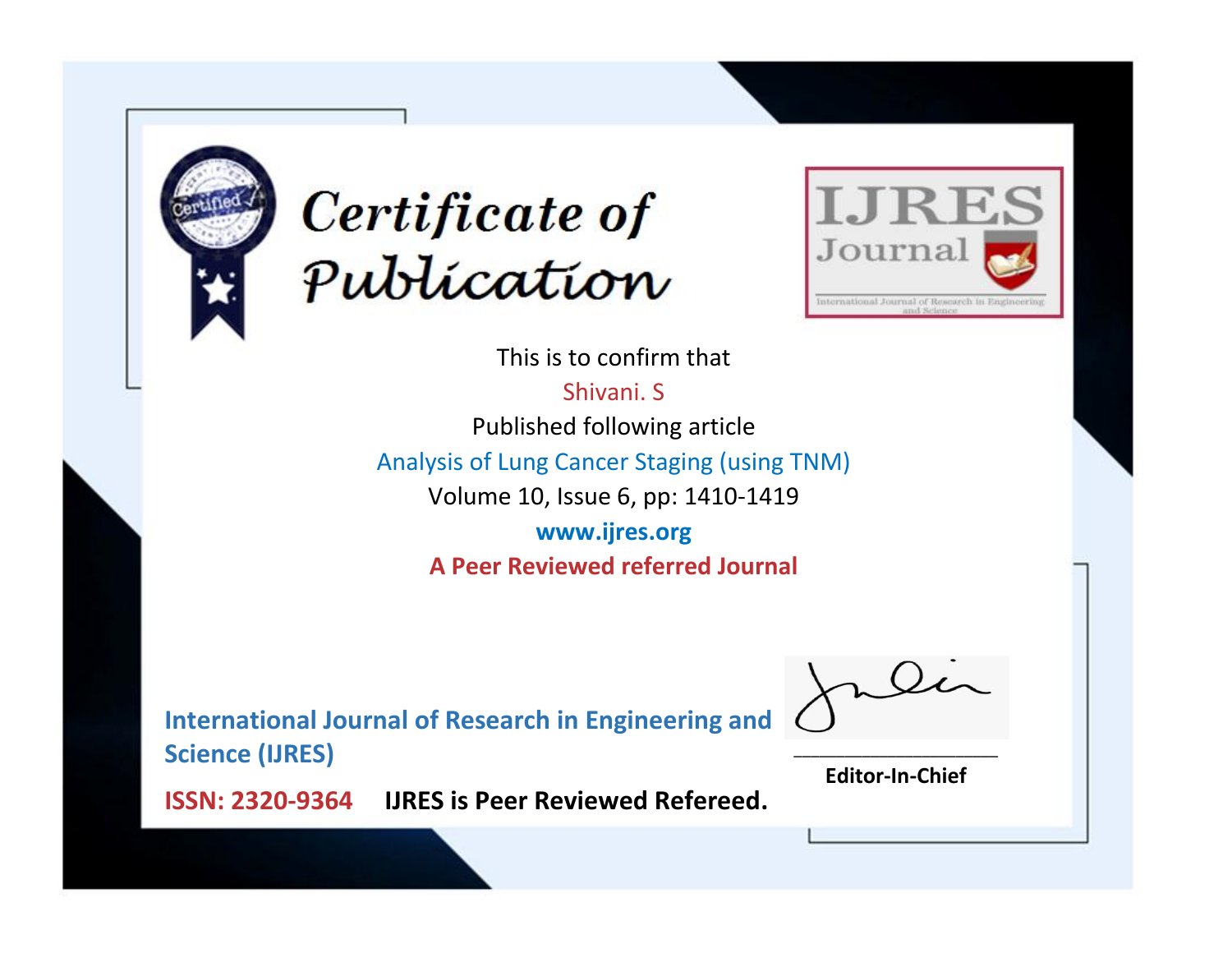



This is to confirm that

Sai Kavya. P Published following article Analysis of Lung Cancer Staging (using TNM) Volume 10, Issue 6, pp: 1410-1419 **www.ijres.org**

**A Peer Reviewed referred Journal**

**International Journal of Research in Engineering and Science (IJRES)**

\_\_\_\_\_\_\_\_\_\_\_\_\_\_\_\_\_\_\_\_\_\_\_\_ **Editor-In-Chief**

**Journal.**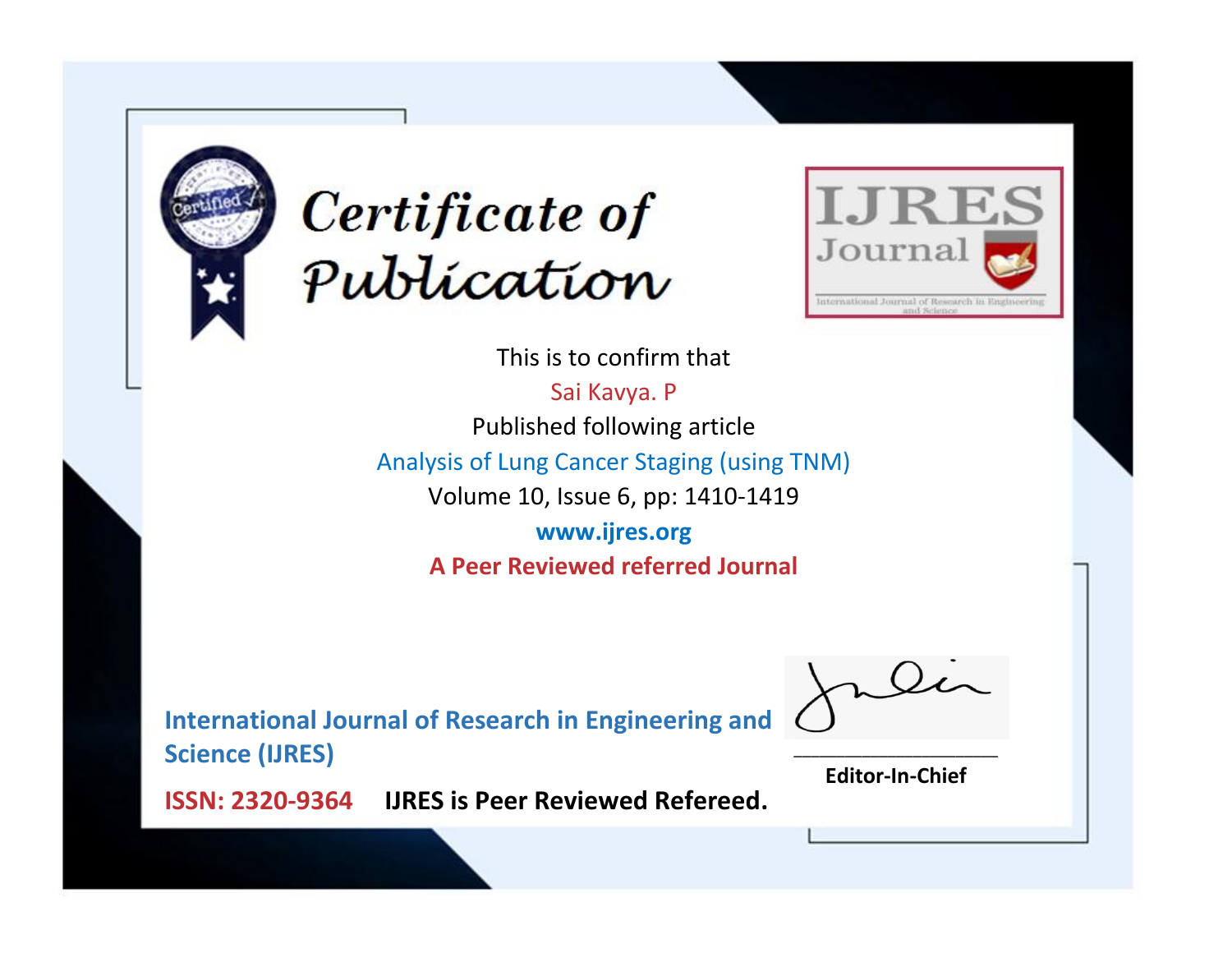



This is to confirm that Soujanya.SM Published following article Analysis of Lung Cancer Staging (using TNM) Volume 10, Issue 6, pp: 1410-1419 **www.ijres.org A Peer Reviewed referred Journal**

**International Journal of Research in Engineering and Science (IJRES)**

\_\_\_\_\_\_\_\_\_\_\_\_\_\_\_\_\_\_\_\_\_\_\_\_ **Editor-In-Chief**

**Journal.**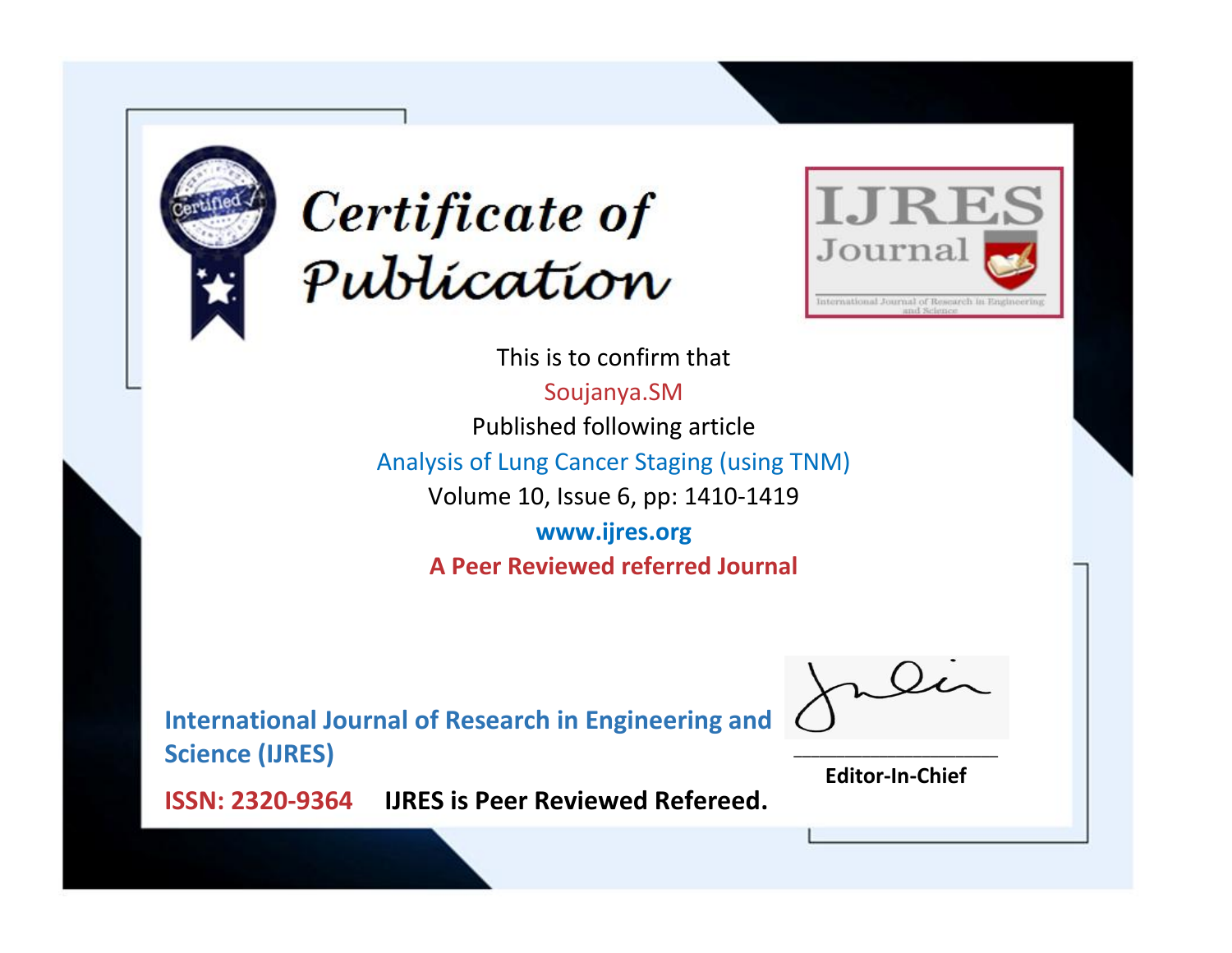



This is to confirm that Sarala. HS Published following article Analysis of Lung Cancer Staging (using TNM) Volume 10, Issue 6, pp: 1410-1419 **www.ijres.org A Peer Reviewed referred Journal**

**International Journal of Research in Engineering and Science (IJRES)**

\_\_\_\_\_\_\_\_\_\_\_\_\_\_\_\_\_\_\_\_\_\_\_\_ **Editor-In-Chief**

**Journal.**